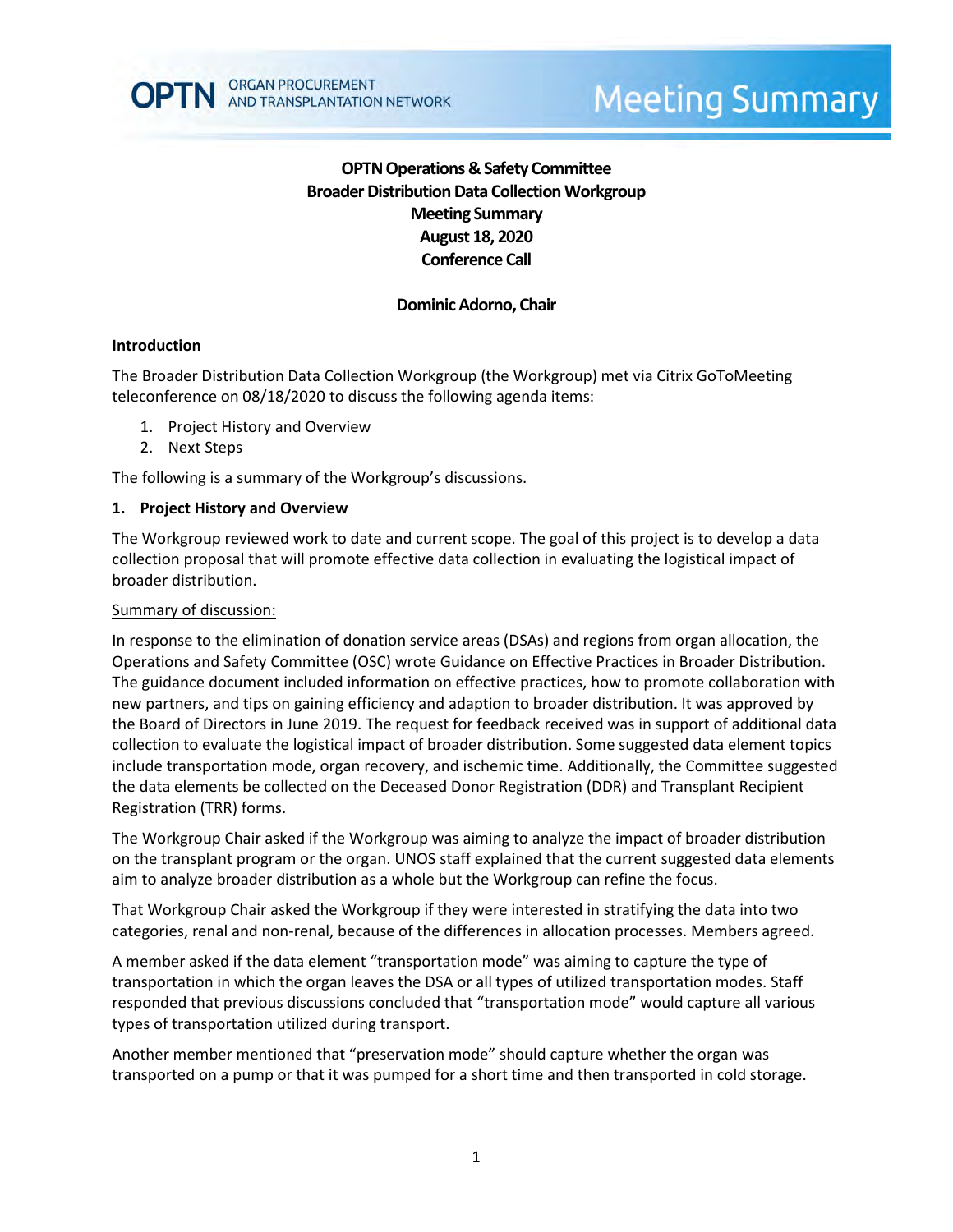A member asked if TransNet would be included within this project scope. Staff responded that there was conversation about collecting data from TransNet as it pertained to organ check in, but it had been discussed that there were variabilities in the organ check in process as well as limitations in scanning capabilities among transplant programs. The member asked for clarification on what systems will be used to capture these proposed data fields. Staff responded that the Workgroup will discuss which form and system they believe will be the most efficient way to capture this data.

The Workgroup Chair suggested collecting the type of courier used to analyze for efficiency. Another member asked if companies such as FedEx or UPS have been contacted for expertise on delivery efficiency. The Workgroup Chair responded they have been engaged in the past and will look into feasibility of engaging in the future.

A member asked if there was a way to analyze local on-site recovery centers. The Workgroup Chair expressed interest in this topic. The member also suggested capturing pre-recovery transport data, but ultimately decided that this data does not have an impact on allocation as it pertains to the purview of this project.

There were no additional questions or comments from the Workgroup.

## **2. Next Steps**

The Workgroup will review data that is currently being collected. The Workgroup will identify gaps and recommend data element changes.

## **Upcoming Meeting**

- September 15, 2020 (teleconference)
- October 20, 2020 (teleconference)